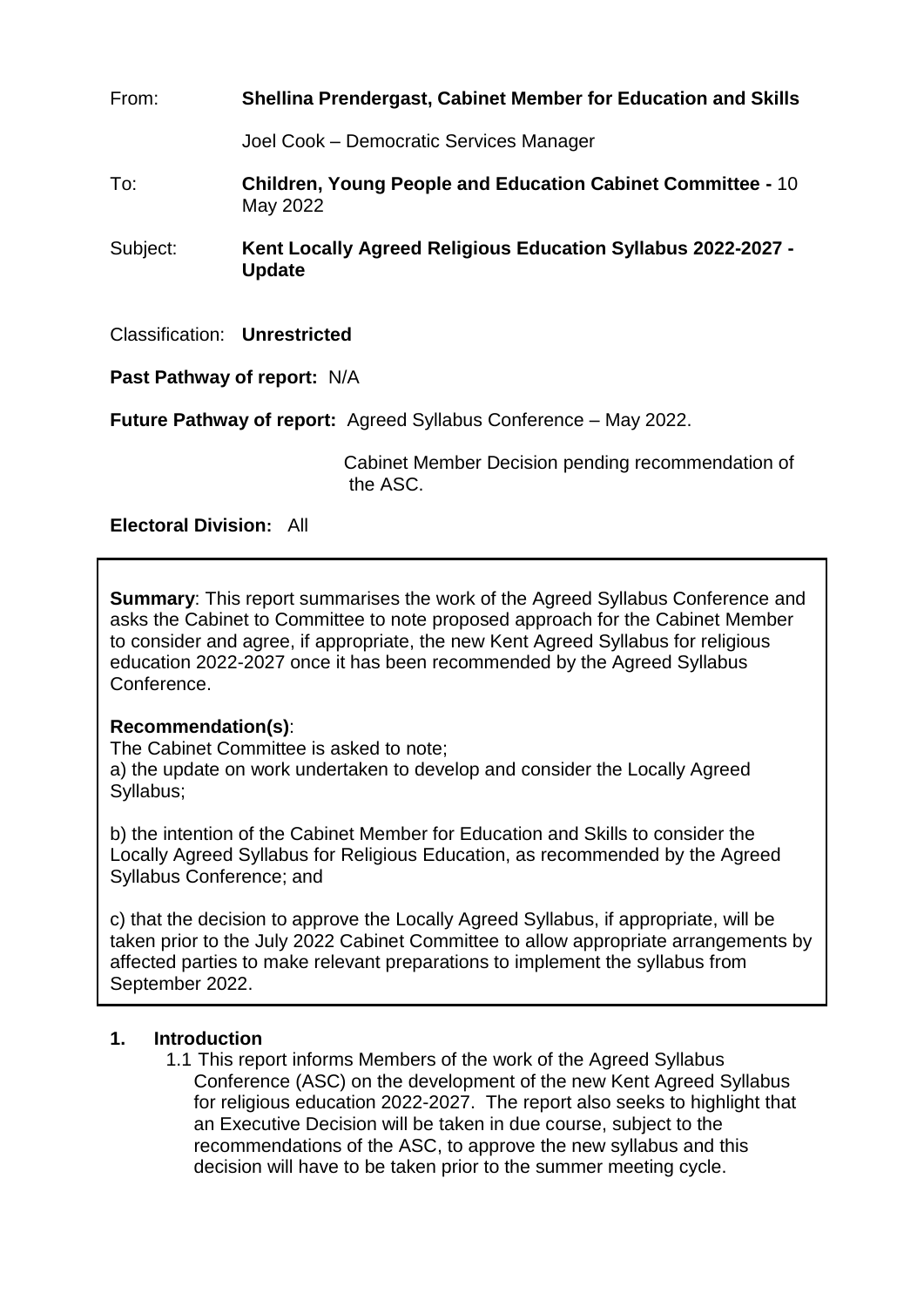1.2 Every maintained school in England must provide a basic curriculum covering religious education (RE), sex education and the National Curriculum. This includes provision for RE for all registered pupils at the school (including those in the sixth form), except for those withdrawn by their parents (or withdrawing themselves if they are aged 18 or over) in accordance with Schedule 19 to the School Standards and Framework Act 1998. The key document in determining the teaching of RE is the locally Agreed Syllabus within the Local Authority concerned.

# **2. Background**

- 2.1 The Local Authority is required to revise its Locally Agreed Syllabus for RE at least every five years. The current Kent RE syllabus was introduced in September 2017 and is therefore due to be reviewed in 2022. Section 375 and Schedule 31 of the Education Act 1996 requires the establishment of an Agreed Syllabus Conference to oversee the Syllabus review.
- 2.2Members of the 2022 Kent Agreed Syllabus Conference comprise of the members of the Standing Advisory Council on Religious Education (SACRE) which includes representatives of local faith groups, teacher representatives and elected Members, organised as follows:
	- i. Group A Christian Denominations (other than Church of England) and other religions which reflect the principal religions in the area
	- ii. Group B Church of England
	- iii. Group C Teacher representatives (from a range of teacher associations)
	- iv. Group D Local Authority (LA councillors)
- 2.3The review process began in Spring 2022. At the SACRE meeting held on 8<sup>th</sup> March 2022, SACRE Members considered the current syllabus and expressed a preference for continuing with the current provider. SACRE Members also noted that the resources required to independently write a new syllabus would outweigh the costs involved with the license renewal. These views will be communicated to the Agreed Syllabus Conference which will consider all factors when deciding on a recommendation to the Local Authority.
- 2.4The formal review will be undertaken by the Agreed Syllabus Conference in May 2022. Subject to their recommendation and the subsequent approval by the Cabinet Member for Education and Skills, the new syllabus will be formally launched in July 2022 and will become effective from 1 September 2022. An update paper on the progress with the development, approval and launch of the syllabus may be provided at the next CYPE Cabinet Committee meeting.
- 2.5Further events to support the introduction of the syllabus in schools will take place during October 2022. SACRE will monitor and support the implementation of the Agreed Syllabus within schools.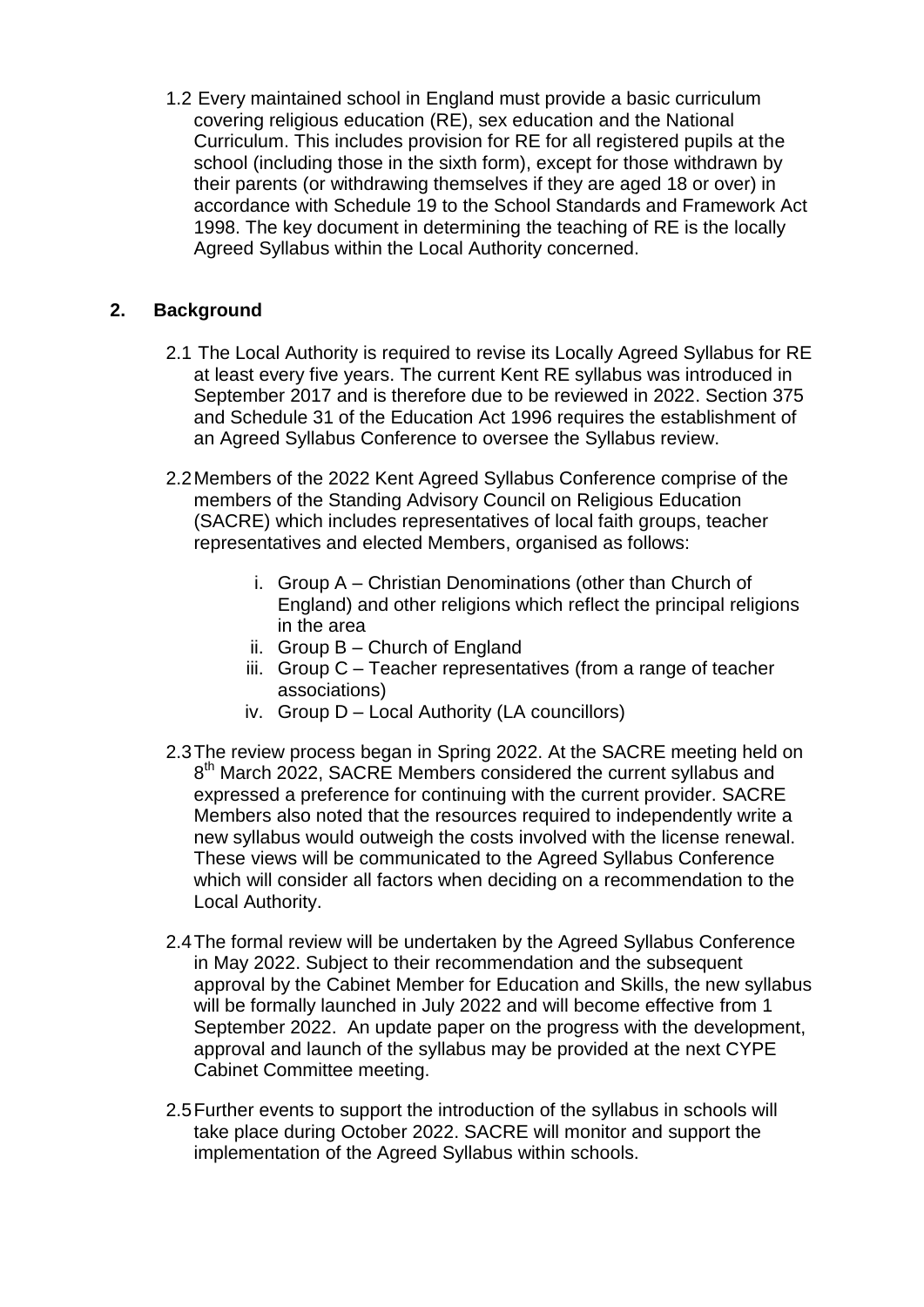2.6The recommended syllabus will be shared with Members via the normal proposed decision process, at which point there will be an opportunity for any specific comments or questions to be raised prior to the decision being taken.

## **3. Financial Implications**

The costs of the Agreed Syllabus, if approved, will be met from within existing budgets.

### **4. Legal implications**

4.1 The adoption of a revised locally agreed syllabus fulfils the duty under Section 375 and Schedule 31 of the Education Act 1996 to review syllabi periodically.

## **5. Equalities implications**

5.1 An EqIA will be developed based on the recommended Syllabus as part of the necessary decision-making. No adverse implications are expected at the time of writing.

## **6. Conclusions**

- 6.1The Cabinet Member for Education and Skills, in giving effect to the Agreed Syllabus Conference recommendation would allow the Local Authority to fulfil its duty to review and provide a locally agreed syllabus for religious education.
- 6.2Historically, SACRE has led the development and introduction of the Agreed Syllabus via its Outside Body Status, alongside the relevant Agreed Syllabus Conference. For 2022, the approach has been amended to include a specific Executive Decision by the Cabinet Member for Education and Skills to better evidence the full process for developing and adopting a Locally Agreed Syllabus, balancing the independent role of the ASC and SACRE more broadly and the obligation for KCC as the Local Authority to make the final decision.
- 6.3The eventual adoption of the Agreed Syllabus is in line with and supports our vision to ensure that children and young people in Kent get the best start in life as set out in the Interim Strategic Statement and the 'Commissioning Plan for Education – Kent' (2020 – 2024).

# **7. Recommendation(s):**

The Cabinet Committee is asked to note;

a) the update on work undertaken to develop and consider the Locally Agreed Syllabus;

b) the intention of the Cabinet Member for Education and Skills to consider the Locally Agreed Syllabus for Religious Education, as recommended by the Agreed Syllabus Conference; and